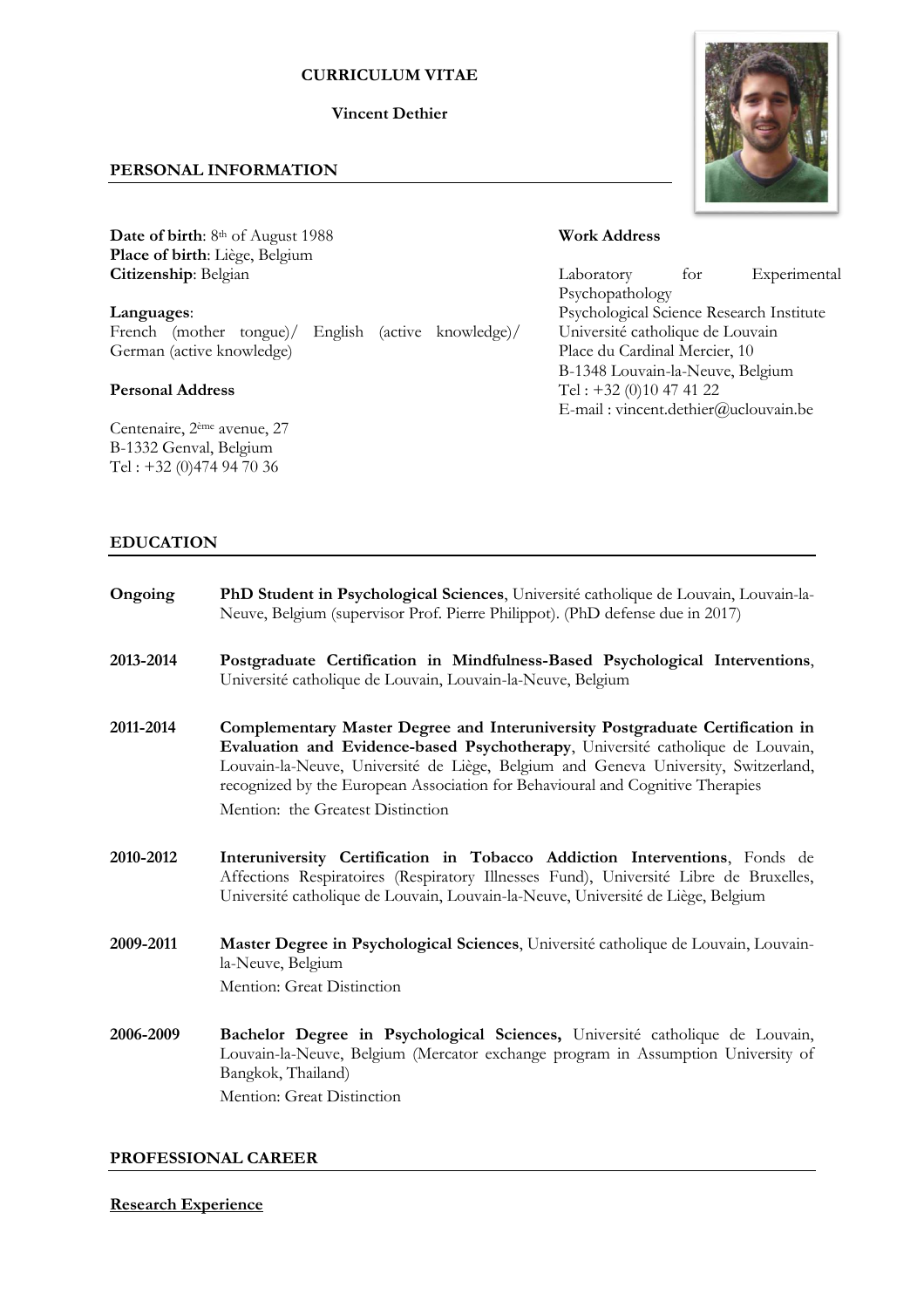- **Since 2011 Research Assistant**, Laboratory for Experimental Psychopathology, (supervisor: Prof. Pierre Philippot), Université catholique de Louvain, Louvain-la-Neuve, Belgium
- **2009-2011 Master Thesis**, Research on « Chronic Pain, Regulation and Control », conducted in the Reference Center of Cliniques Universitaires Saint-Luc, Woluwé-Saint-Lambert, Université catholique de Louvain, Louvain-la-Neuve, Belgium (supervisors: Prof. Bernard Rimé and Jacques Grisart, PhD)

### **Teaching experience**

**Since 2011 Teaching Assistant**, Psychology and Educational Sciences Faculty, Université catholique de Louvain, Louvain-la-Neuve, Belgium *Clinical Psychology* (level: M1; 250h) *Intervention Methods* (level: M1; 140h) *Internship Seminar* (level: M1; 50h) *Psychological Interview* (level: BAC 3; 360h) *Professional Project* (level: BAC3; 400h)

#### **Clinical Experience**

- **2011-2015 Therapist**, Consultations Psychologiques Specialisées Emotions (Specialized Consulting Center), Université catholique de Louvain: adults with emotional disorders in individual setting (around 10h/week)
- **2012-2015 Mindfulness-Based Cognitive Therapy Instructor**, Consultations Psychologiques Specialisées – Emotions (Specialized Consulting Center), Université catholique de Louvain.
- **2010 Clinical Psychologist** internship, Chronic Pain Reference Center of Cliniques Universitaires Saint-Luc, Woluwé-Saint-Lambert (650h)

### **COMPUTER SKILLS**

**Mathematical, Physiological Analysis and Statistical Tools**: Matlab, SPSS, Amos, Artiifact, Ledalab

## **SERVICES TO COMMUNITY**

- **-Teaching Assistants Delegate,** Psychology and Educational Sciences Faculty, Université catholique de Louvain
- **-Development of an evaluation and intervention tool of the psychological processes involved in emotional disorders for practitioners**, in collaboration with Prof. Céline Baeyens (Université Pierre Mendes, Grenoble, France), Prof. Martine Bouvard (Université de Savoie, Chambery, France) and Prof. Pierre Philippot (Université catholique de Louvain, Louvain-la-Neuve, Belgium)

## **MASTER THESIS, CLINICAL AND RESEARCH INTERNSHIP SUPERVISION**

-**Master Thesis in Psychological Science**: 4

- -**Research Internship**: 2
- -**Clinical Internship** (as a tutor): 10